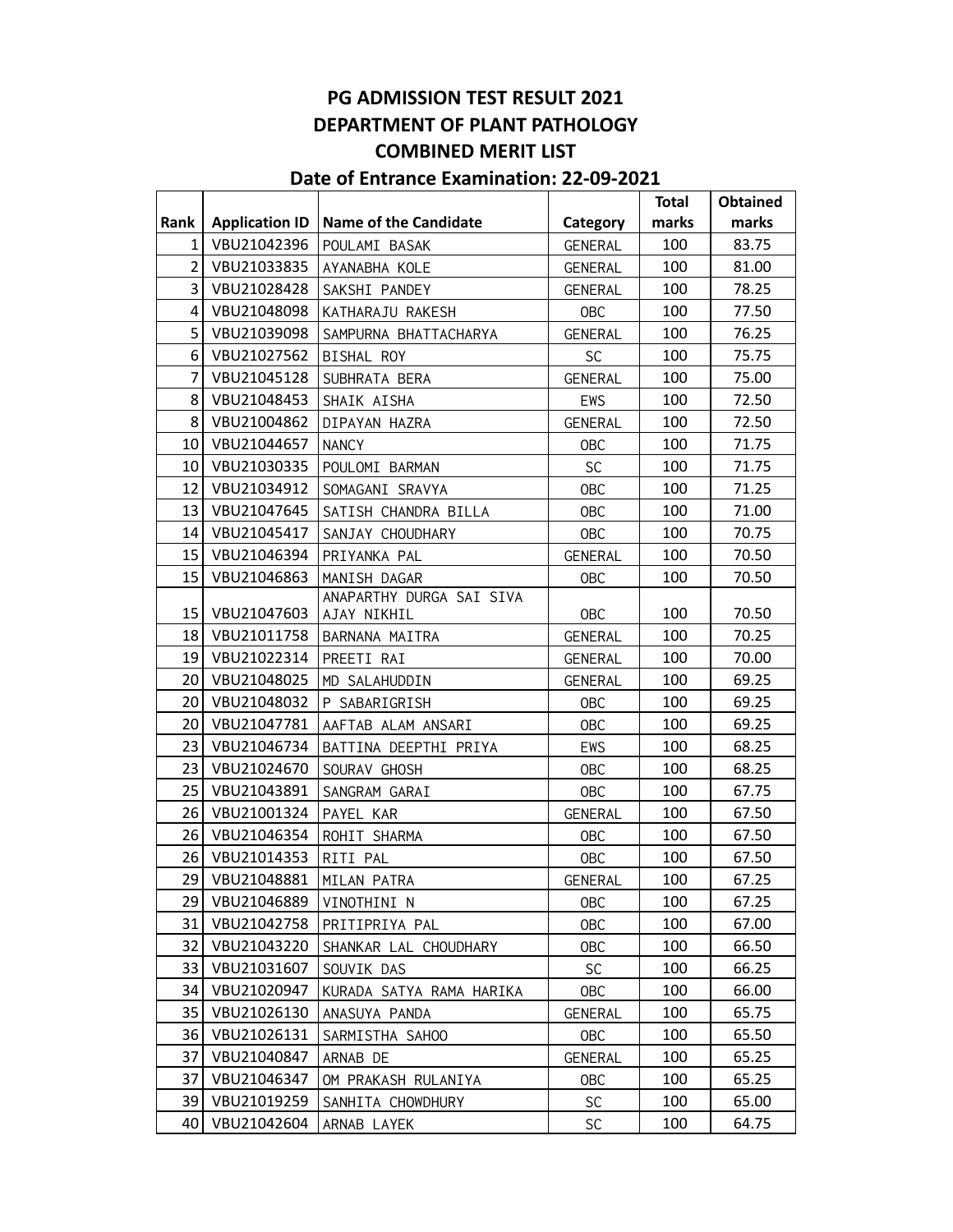|          |                       |                                     |                | <b>Total</b> | <b>Obtained</b> |
|----------|-----------------------|-------------------------------------|----------------|--------------|-----------------|
| Rank     | <b>Application ID</b> | <b>Name of the Candidate</b>        | Category       | marks        | marks           |
| 41       | VBU21040356           | SHALVI AISHWARYA VERMA              | GENERAL        | 100          | 64.50           |
| 42       | VBU21048982           | VADDEMPUDI VARSHITHA                | GENERAL        | 100          | 64.25           |
| 42       | VBU21027390           | SARBAJOYA GOSWAMI                   | GENERAL        | 100          | 64.25           |
| 42       | VBU21041853           | PRADEEP JAT                         | <b>OBC</b>     | 100          | 64.25           |
| 45       | VBU21038356           | DEBASIS PATTNAIK                    | <b>GENERAL</b> | 100          | 64.00           |
| 46       | VBU21023331           | KOTHAPALLI SAI LAKSHMI<br>SAMYUKTHA | EWS            | 100          | 63.75           |
| 47       | VBU21033488           | SUPRAKASH SAU                       | <b>OBC</b>     | 100          | 63.50           |
| 48       | VBU21039197           |                                     |                | 100          | 63.25           |
| 48       | VBU21026143           | SAURABH SINGH                       | GENERAL        | 100          | 63.25           |
| 50       |                       | BHAGYASRI MAJHI                     | <b>ST</b>      |              |                 |
|          | VBU21023566           | ANANYA PURKAYASTHA                  | GENERAL        | 100          | 63.00           |
| 51<br>51 | VBU21041574           | PUJARANI KHUNTIA                    | GENERAL        | 100<br>100   | 62.50<br>62.50  |
|          | VBU21028257           | SURBANI LAISHRAM                    | <b>OBC</b>     |              |                 |
| 51       | VBU21048698           | RAUSHAN KUMAR                       | <b>SC</b>      | 100          | 62.50           |
| 54       | VBU21038179           | PALLAVI KUMARI SINGH                | <b>GENERAL</b> | 100          | 62.25           |
| 54       | VBU21043324           | MUJTAHIDA KHATUN                    | GENERAL        | 100          | 62.25           |
| 54       | VBU21047571           | MUKESH KUMAR                        | <b>OBC</b>     | 100          | 62.25           |
| 54       | VBU21037193           | JOYDEEP KUMAR MAHANTA               | <b>SC</b>      | 100          | 62.25           |
| 58       | VBU21025370           | ELORA PRIYADARSHINI                 | <b>SC</b>      | 100          | 61.75           |
| 59       | VBU21045941           | ARIJIT ADHIKARY                     | $\mathsf{SC}$  | 100          | 61.25           |
| 59       | VBU21028315           | SILKY GOSAI                         | <b>SC</b>      | 100          | 61.25           |
| 61       | VBU21025356           | JYOTISMITA BEHERA                   | <b>GENERAL</b> | 100          | 61.00           |
| 62       | VBU21046841           | RIMLEE DAS                          | <b>SC</b>      | 100          | 60.50           |
| 63       | VBU21036053           | MEKALA SUDHEER KUMAR                | <b>OBC</b>     | 100          | 59.50           |
| 63       | VBU21010279           | BRAJ MOHAN KUIRY                    | <b>OBC</b>     | 100          | 59.50           |
| 65       | VBU21038224           | SATYAM ANAND                        | OBC            | 100          | 59.25           |
| 66       | VBU21012684           | PRIYANKA EKKA                       | <b>ST</b>      | 100          | 59.00           |
| 67       | VBU21044405           | SUNIL KUMAR SUMAN                   | <b>OBC</b>     | 100          | 58.75           |
| 68       | VBU21043634           | BIPASA ROY                          | <b>OBC</b>     | 100          | 58.50           |
| 69       | VBU21044594           | ZEBA QAIYOOM                        | <b>OBC</b>     | 100          | 57.75           |
| 70       | VBU21042707           | DEBOLINA SINHA                      | GENERAL        | 100          | 57.50           |
| 71       | VBU21036118           | SUMAN KUMAR                         | <b>OBC</b>     | 100          | 57.25           |
| 72       | VBU21040747           | RAJU KUMAR                          | EWS            | 100          | 57.00           |
| 72       | VBU21025341           | PRATYASA PAL                        | <b>GENERAL</b> | 100          | 57.00           |
| 74       | VBU21034194           | ROUNAK GHOSAL                       | GENERAL        | 100          | 56.50           |
| 75       | VBU21016078           | RITAMBHARA BARETH                   | <b>OBC</b>     | 100          | 56.25           |
| 76       | VBU21016606           | AJAY BOGATI                         | <b>GENERAL</b> | 100          | 55.75           |
| 76       | VBU21041701           | OBAIDULLA KHAN                      | <b>GENERAL</b> | 100          | 55.75           |
| 78       | VBU21044214           | SHRESTHA MITRA                      | GENERAL        | 100          | 55.00           |
| 78       | VBU21000671           | BARISAN RAY                         | <b>SC</b>      | 100          | 55.00           |
| 80       | VBU21000372           | SUJIT KUMAR SETHY                   | <b>SC</b>      | 100          | 53.75           |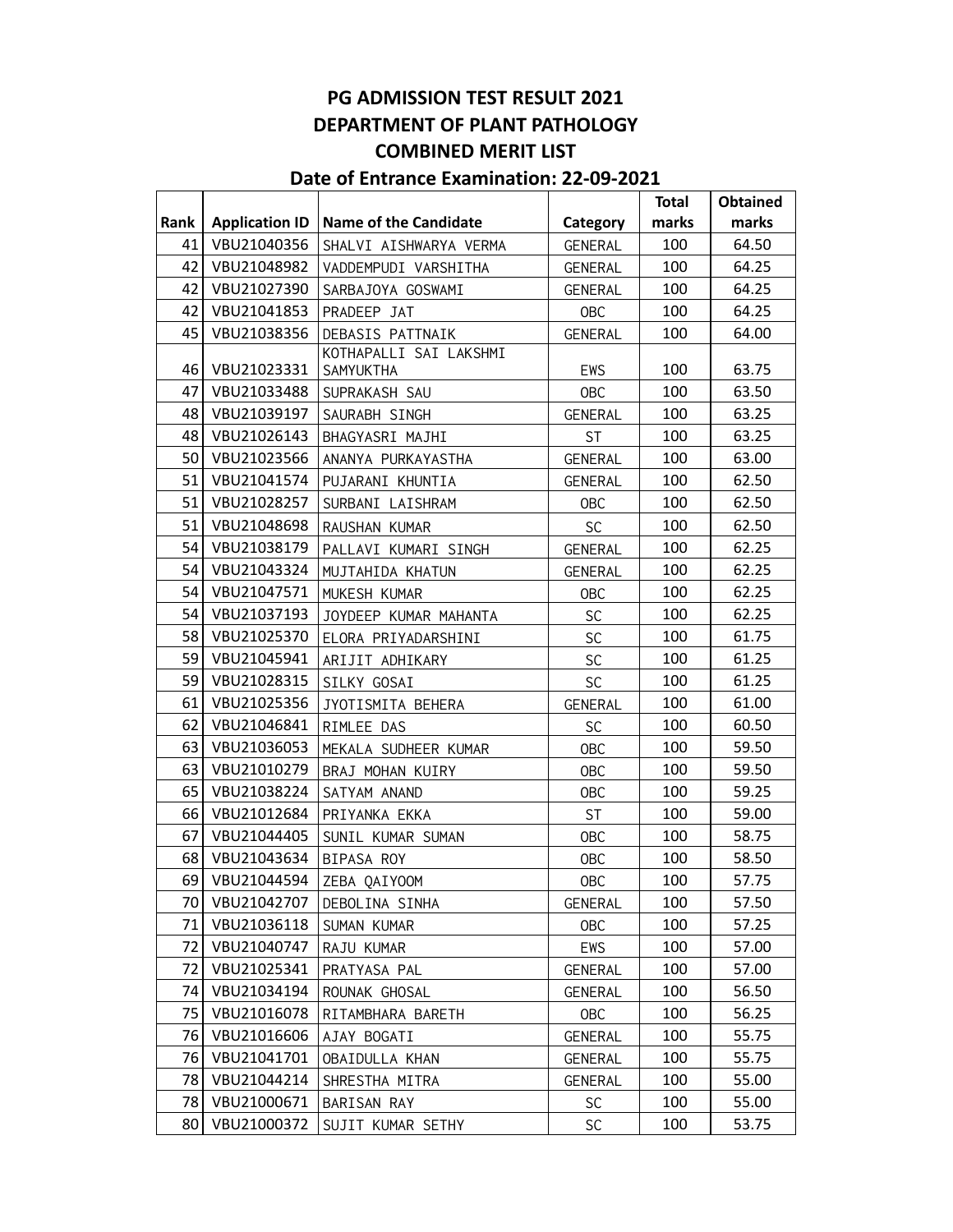|      |                       |                              |                | <b>Total</b> | <b>Obtained</b> |
|------|-----------------------|------------------------------|----------------|--------------|-----------------|
| Rank | <b>Application ID</b> | <b>Name of the Candidate</b> | Category       | marks        | marks           |
| 81   | VBU21014070           | SAYAN MONDAL                 | <b>GENERAL</b> | 100          | 53.00           |
| 82   | VBU21004632           | MD SHARAFAT ALI              | <b>OBC</b>     | 100          | 52.75           |
| 83   | VBU21030327           | NEHAL KUMAR GUPTA            | GENERAL        | 100          | 52.50           |
| 83   | VBU21039184           | RUPALI SAHU                  | <b>OBC</b>     | 100          | 52.50           |
| 83   | VBU21041877           | POOJA CHANDRAKAR             | <b>OBC</b>     | 100          | 52.50           |
| 86   | VBU21043611           | SAYAK SEN                    | GENERAL        | 100          | 52.25           |
| 86   | VBU21033137           | K. SRINATH                   | GENERAL        | 100          | 52.25           |
| 88   | VBU21042963           | FURQUAN ALAM                 | <b>GENERAL</b> | 100          | 52.00           |
| 89   | VBU21023436           | MUKESH DANSENA               | <b>OBC</b>     | 100          | 51.75           |
| 90   | VBU21042238           | ANANNYA DHAR                 | EWS            | 100          | 51.25           |
| 91   | VBU21008232           | AKASH KUMAR PADHEE           | GENERAL        | 100          | 51.00           |
| 91   | VBU21044305           | SOUMYADEEP MANDAL            | GENERAL        | 100          | 51.00           |
| 91   | VBU21012261           | GULSHAN KUMAR RATRE          | <b>SC</b>      | 100          | 51.00           |
| 94   | VBU21046062           | SOHAM SINGHA ROY             | GENERAL        | 100          | 50.75           |
| 95   | VBU21041118           | BIPASHA ADHIKARI             | GENERAL        | 100          | 50.50           |
| 95   | VBU21035664           | NISHAT TASNIM                | <b>GENERAL</b> | 100          | 50.50           |
| 95   | VBU21048753           | SHUBHRA SWARNKAR             | <b>OBC</b>     | 100          | 50.50           |
| 98   | VBU21035950           | NINGOMBAM NIRANJIT SINGH     | <b>OBC</b>     | 100          | 50.25           |
| 99   | VBU21041434           | SUMAN PRIYA                  | <b>SC</b>      | 100          | 50.00           |
| 99   | VBU21023108           | ARIJIT CHOWDHURY             | <b>SC</b>      | 100          | 50.00           |
| 101  | VBU21019600           | RIPON CHANDA                 | GENERAL        | 100          | 48.75           |
| 102  | VBU21048411           | SURESH KUMAR CHOUDHARY       | <b>OBC</b>     | 100          | 48.50           |
| 103  | VBU21040083           | SURJIT NAYAK                 | GENERAL        | 100          | 48.25           |
| 104  | VBU21046288           | JITENDRA CHOUDHARY           | <b>OBC</b>     | 100          | 48.00           |
| 104  | VBU21028921           | HEISNAM BRAJESH              | <b>OBC</b>     | 100          | 48.00           |
| 106  | VBU21025150           | SEMANTI DAS                  | <b>SC</b>      | 100          | 47.25           |
| 107  | VBU21024723           | NIKITA                       | EWS            | 100          | 47.00           |
| 107  | VBU21044306           | UJJAYINI ROY                 | GENERAL        | 100          | 47.00           |
| 109  | VBU21036051           | MD ANIRUZZAMAN               | <b>GENERAL</b> | 100          | 46.50           |
| 109  | VBU21018502           | SIUNATH SINGHA               | GENERAL        | 100          | 46.50           |
| 109  | VBU21028323           | SOURAV PATRA                 | GENERAL        | 100          | 46.50           |
| 112  | VBU21038800           | MANASA DEVI MISHRA           | <b>GENERAL</b> | 100          | 46.25           |
| 112  | VBU21035272           | MAHAMUDA BEGAM               | GENERAL        | 100          | 46.25           |
| 112  | VBU21007190           | SOURAV MANDAL                | <b>OBC</b>     | 100          | 46.25           |
| 115  | VBU21016924           | SOUMA SANKAR MUKHERJEE       | <b>GENERAL</b> | 100          | 45.50           |
| 115  | VBU21036032           | MAFIK ALAM                   | <b>OBC</b>     | 100          | 45.50           |
| 115  | VBU21041973           | SUBHAJIT BAWALI              | <b>OBC</b>     | 100          | 45.50           |
| 118  | VBU21048684           | ASMIT PAL                    | <b>OBC</b>     | 100          | 45.25           |
| 118  | VBU21044720           | ANKIT RAJ                    | <b>SC</b>      | 100          | 45.25           |
| 120  | VBU21037410           | ROHIT MALVIYA                | SC             | 100          | 45.00           |
| 121  | VBU21015564           | KARNADEEP PAUL               | <b>GENERAL</b> | 100          | 44.75           |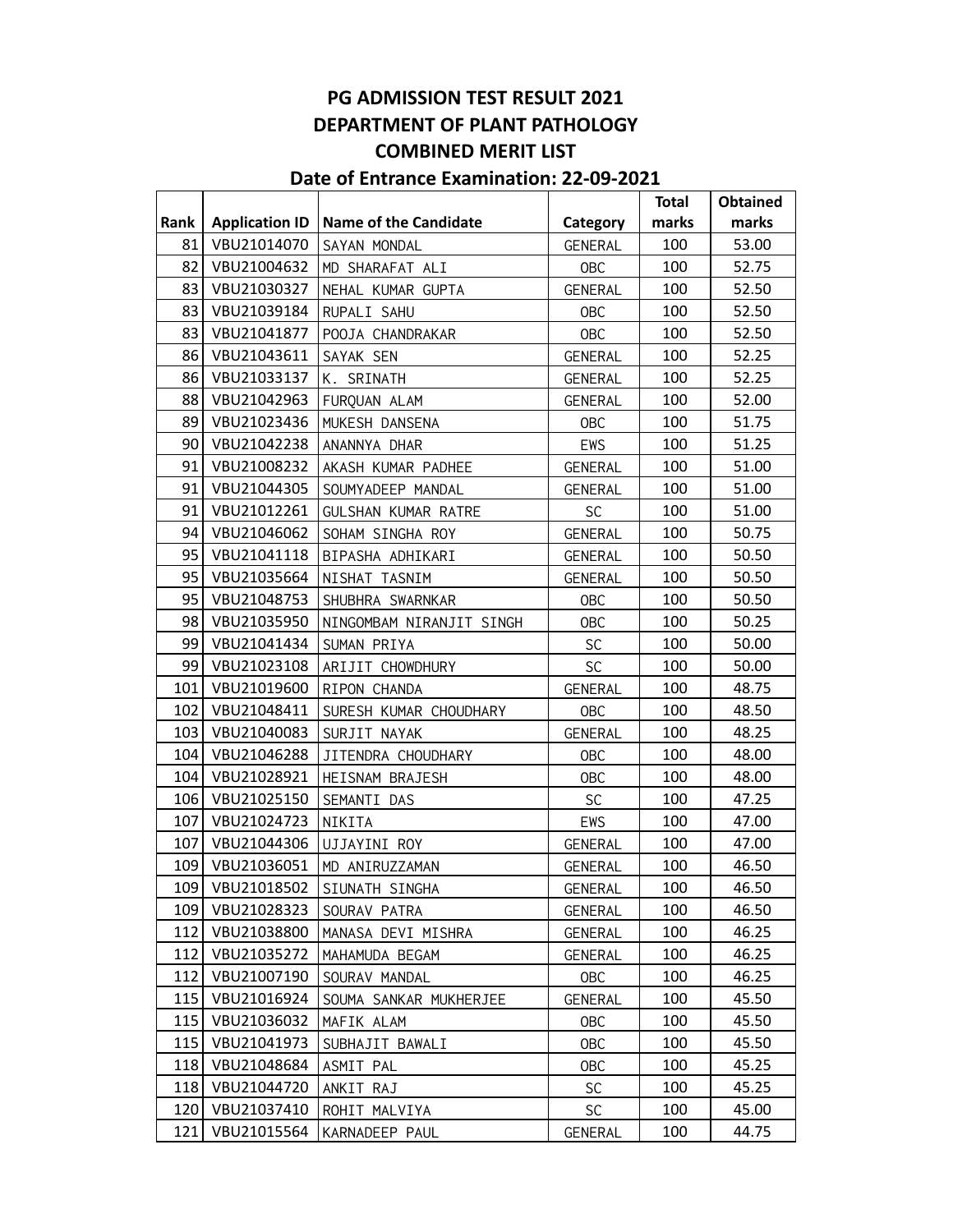|      |                       |                              |                | <b>Total</b> | Obtained |
|------|-----------------------|------------------------------|----------------|--------------|----------|
| Rank | <b>Application ID</b> | <b>Name of the Candidate</b> | Category       | marks        | marks    |
| 122  | VBU21048495           | SHAIBAL BANDOPADHYAY         | <b>GENERAL</b> | 100          | 44.25    |
| 123  | VBU21045516           | EDARA SATYA SRI BHAVYA       | <b>GENERAL</b> | 100          | 43.75    |
| 123  | VBU21035797           | PRATIKSHA SAHOO              | <b>OBC</b>     | 100          | 43.75    |
| 125  | VBU21002365           | VANDANA DEVI V S             | <b>GENERAL</b> | 100          | 43.00    |
| 126  | VBU21015088           | PRATIBHA MURMU               | <b>ST</b>      | 100          | 42.75    |
| 127  | VBU21030417           | ANUSHKA SAHA                 | <b>GENERAL</b> | 100          | 42.50    |
| 128  | VBU21041717           | BARSHA MANSINGH              | <b>GENERAL</b> | 100          | 41.25    |
| 128  | VBU21037856           | FAIJUDDIN AHAMMAD            | <b>GENERAL</b> | 100          | 41.25    |
| 128  | VBU21015931           | SUDATTA MONDAL               | SC             | 100          | 41.25    |
| 131  | VBU21026455           | ROBIN SINGH                  | SC             | 100          | 40.00    |
| 131  | VBU21040519           | MADHURIMA BAURI              | <b>SC</b>      | 100          | 40.00    |
| 131  | VBU21031969           | MUNNA KUMAR                  | SC             | 100          | 40.00    |
| 134  | VBU21035956           | MOBAINUL HOSSAIN             | <b>OBC</b>     | 100          | 39.75    |
| 134  | VBU21043531           | NILABHRA BISWAS              | SC             | 100          | 39.75    |
| 136  | VBU21039070           | MONICASRI ANBARASU           | <b>OBC</b>     | 100          | 39.25    |
| 137  | VBU21008354           | SOURAV BHANJA                | GENERAL        | 100          | 38.75    |
| 138  | VBU21020383           | PRIYANKA DEY                 | <b>GENERAL</b> | 100          | 38.50    |
| 139  | VBU21036951           | PURNIMA                      | <b>OBC</b>     | 100          | 37.50    |
| 140  | VBU21028098           | RAUSHANI KUMARI              | <b>OBC</b>     | 100          | 37.25    |
| 140  | VBU21047661           | NAWAZISH AHMAD               | <b>OBC</b>     | 100          | 37.25    |
| 142  | VBU21016265           | KAMAL                        | <b>OBC</b>     | 100          | 36.75    |
| 143  | VBU21025343           | TOWSIF ALI                   | <b>OBC</b>     | 100          | 36.50    |
| 144  | VBU21029812           | RUSTAM SINHA RAY             | <b>GENERAL</b> | 100          | 36.00    |
| 144  | VBU21044083           | ABUL HASNAT AZAD AZAD        | <b>OBC</b>     | 100          | 36.00    |
| 146  | VBU21024665           | DEBADARSHINI PANDA           | <b>GENERAL</b> | 100          | 35.00    |
| 147  | VBU21046112           | PRAMOD KUMAR                 | <b>OBC</b>     | 100          | 34.75    |
| 148  | VBU21034193           | KESHAV KISHOR                | <b>OBC</b>     | 100          | 34.50    |
| 148  | VBU21010349           | <b>BHAWESH KUMAR</b>         | SC             | 100          | 34.50    |
| 150  | VBU21047817           | SAGAR CHANDRA PATI           | <b>GENERAL</b> | 100          | 34.00    |
| 151  | VBU21028384           | SAYANI GHOSH                 | <b>GENERAL</b> | 100          | 33.75    |
| 152  | VBU21023614           | SAMBIT DAS                   | <b>GENERAL</b> | 100          | 33.00    |
| 153  | VBU21036681           | SUSHANTA KUMAR BARMAN        | <b>SC</b>      | 100          | 32.75    |
| 153  | VBU21005204           | ALEX KHALKHO                 | ST             | 100          | 32.75    |
| 155  | VBU21017084           | LALIT VASHISTH               | EWS            | 100          | 32.00    |
| 156  | VBU21033671           | VERCITY BORA                 | <b>GENERAL</b> | 100          | 31.25    |
| 157  | VBU21033357           | MAYANK SIDDHARTH             | <b>GENERAL</b> | 100          | 31.00    |
| 157  | VBU21027651           | RUPESH KUMAR                 | <b>ST</b>      | 100          | 31.00    |
| 159  | VBU21000571           | SUVANKAR MANDAL              | <b>SC</b>      | 100          | 30.75    |
| 160  | VBU21047367           | AMITESH SHUKLA               | <b>GENERAL</b> | 100          | 30.00    |
| 161  | VBU21047981           | DEEPAK USENDI                | <b>ST</b>      | 100          | 28.75    |
| 162  | VBU21015254           | ANKITA SARKAR                | SC             | 100          | 28.00    |